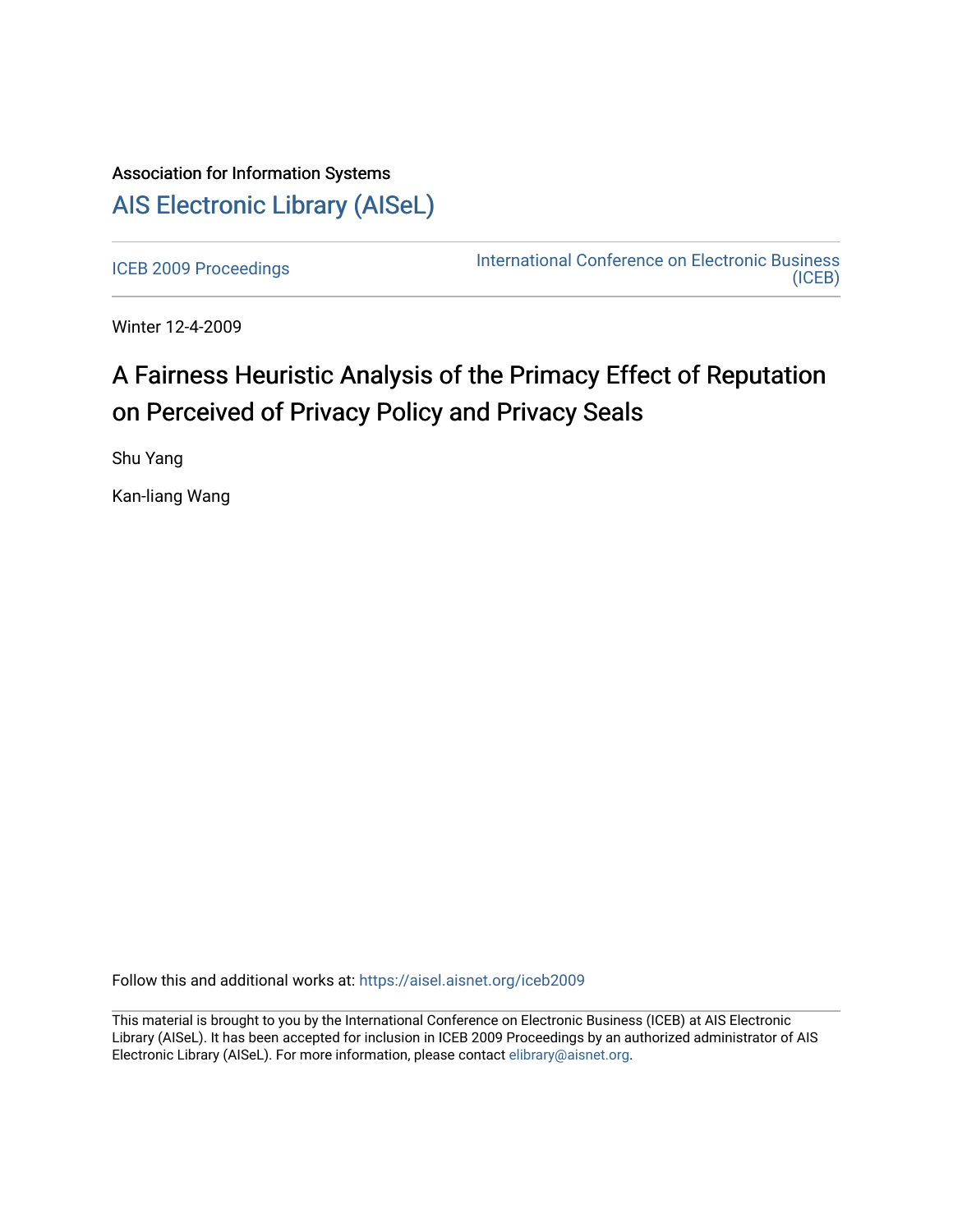## **A FAIRNESS HEURISTIC ANALYSIS OF THE PRIMACY EFFECT OF REPUTATION ON PERCEIVED OF PRIVACY POLICY AND PRIVACY SEALS**

Shu Yang<sup>1</sup> and Kanliang Wang<sup>2</sup> The School of Management Xi'an Jiaotong University, Xi'an, China  $\frac{1_{\text{shucay}(Q)163,\text{com}}}{\text{shucay}(Q163,\text{com})}$   $\frac{2_{\text{klwan}(Q)}}{\text{klwan}(Q1)}$ 

## **Abstract**

When faced with the risk-benefit dilemma in online era, how would users make their decisions by procedural justice information as distributive justice information is uncertain? The literature implied reputation, privacy policy and seals can be regarded as the factors, which would eliminate users' privacy concern, build trust and incentivize transaction. However, research-to- date is lacking of a comprehensive model to indicate practitioners whenever and however which factor is the core compared with others or their efforts are equal. Drawing upon the fairness heuristic theory, this paper explores the impact of the three factors on them. The results from an experimental study show that the primacy effects of reputation on perceived of privacy policy and seals exist. Theoretical and practical implications arising from our results were offered.

**Keywords:** Privacy Concern, Trust, Transaction Intention, Reputation, Fairness Heuristic Theory, Perceived of Privacy Policy, Perceived of Privacy Seals

## **Introduction**

The advent of the Internet and emergence of new information technologies (IT) have enhanced the capabilities of personal information collection, storage, use and communication [1]. The result is that there is a marked increase in the possibility of users' personal information and online transaction records being tracked, misused, intercepted and captured. Even though online users enjoy benefits such as plentiful data source, convenient and personalized services, they have to face with the risks of information disclosure and misuse [2]. Their concerns on privacy have become an important issue and potential obstacle of user participation in various online activities [1, 3-7]. Besides privacy concern, trust has grown to become a crucial factor of behavior intention that had been discussed in information privacy research area (i.e., [8, 9])

When faced with the cost-benefit dilemma, users know exactly what they can get within the fix exchange/transaction, but the potential costs, such as privacy invasion, are uncertain. At this point, the

outcome information that can be used to make the judgment of distributive justice is lacking. According to Van den Bos et al [10] and Flint et al [11]'s report, when comparative information about outcomes is absent or ambiguous, individuals are proned to make fairness judgments relying on procedural justice (i.e., judgment depends on procedural information)

In addition, scholars [12] suggested that firms and online information collectors need to be aware of users' evaluations both in terms of outcomes and procedures on their online business practices, because failing to do so would lead to negative users' behavior. As the procedural information, privacy policy and privacy seals are the two most general mechanisms adapted by websites and have been verified to increase users' trust [13] and decrease privacy concern [14] in some ways.

Till now, besides privacy policy and privacy seals, the bulk of the extant research focused on the effect of trust and privacy concern on behavior intention have examined antecedents such as reputation [15], firm size, website presences [16] and so on. Regrettably, these studies have investigated the influences of these factors unilaterally, rather than in an integrated manner. As a result, their combined outcomes on privacy concern elimination and trust building is unclear when websites have different level of reputation, varying degrees of privacy policy and privacy seals.

Furthermore, contrary to earlier research [17, 18], recent research [2, 19, 20] found that privacy seals have no significant impact on trust and behavior intention. The conflicting empirical results have bewildered government and e-commerce firms, and made them wonder whether it is necessary to fund third party assurance services or whether privacy policy is enough to build trust and decrease privacy concern. Therefore, when the reputation level of the website is confirmed to be different, exploring the influences of privacy policy and seals on users' trust, privacy concern and behavior intention can help government and enterprises make the decision as to whether to develop third party assurance services and to utilize privacy seals to build users' trust.

To provide some answers to these questions,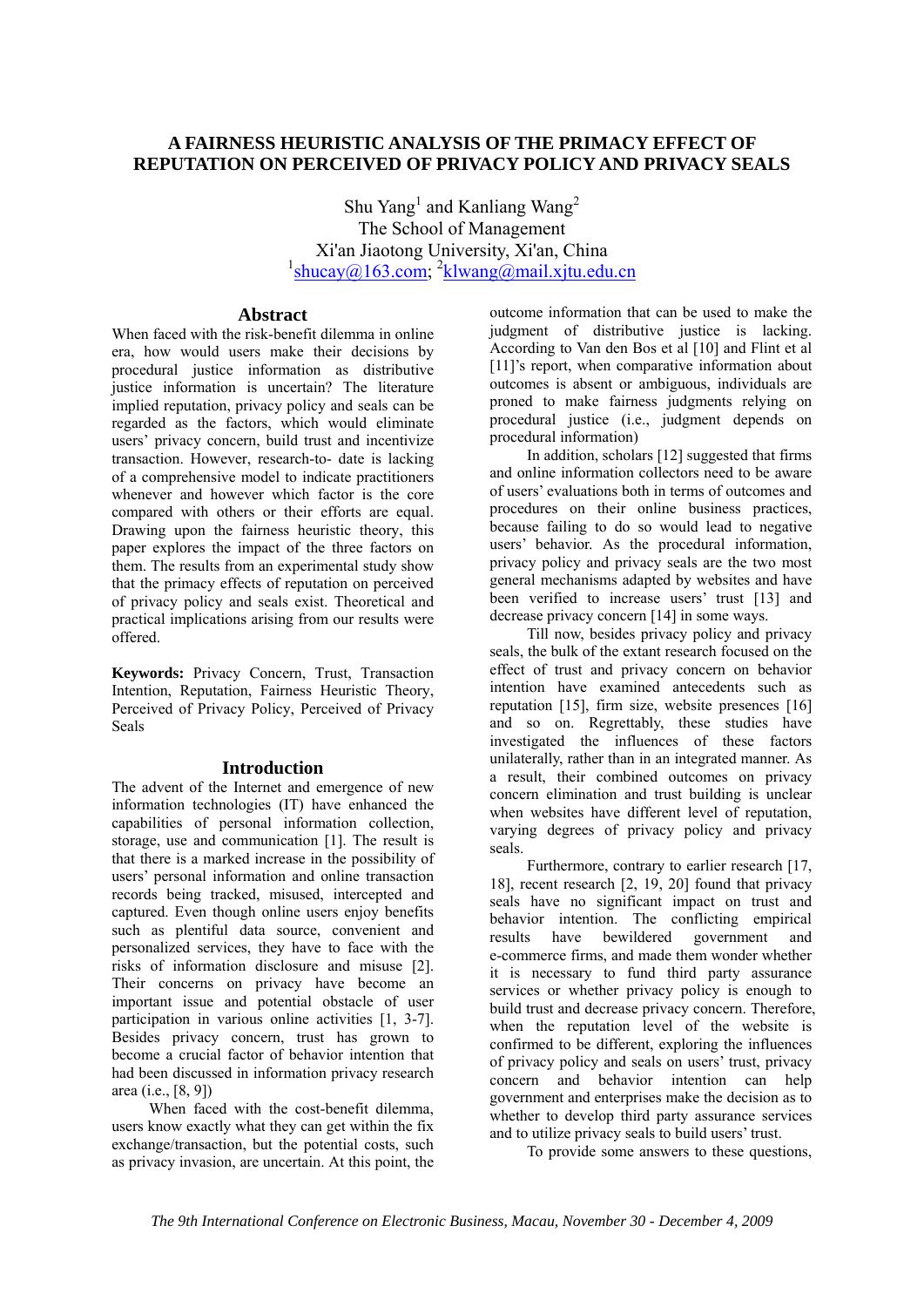this paper draws upon the "trust building" theory [21] and Fairness Heuristic Theory [22] to investigate the primacy effect of website reputation, compared with privacy policy and privacy seals, on privacy concern, trust, and transaction intention. An experimental study was performed to test the proposed model and hypotheses. Subsequently, we offer some theoretical and practical contributions based on our empirical findings.

## **Research Model and Hypotheses Zucker's Trust Categories**

Much research has been conducted on trust in the e-commerce literature, where trust is defined as a set of specific beliefs about another party that positively influence an individual's intention to conduct online transactions [23-28]. According to Zucker[21]'s "trust building" model, there are three major categories to build trust, including process-based (i.e., reputation, experience), characteristic-based (i.e., disposition, website characteristics), and institutional-based (i.e., third-party certification, assurance). Noticeably, while trust-building model indicates the role of three types of measures on trust building and privacy concern elimination, it cannot exactly anticipate and explain whether some indicators has primacy effect compared to others. To explore and anticipate their relationships and their influences on other outcomes, we further draw upon the fairness heuristic theory to guide our conceptual developments.

#### **Fairness Heuristic Theory (FHT)**

Fairness heuristic theory asserts that people use their judgments of fairness as a heuristic to guide decisions about the appropriate level of personal investment and involvement in groups, organizations, and institutions [22]. When fairness heuristic processes are engaged, people will use information from a variety of sources, such as interpersonal experiences, characteristics of formal rules and procedures and distribution of outcomes across group members, which was used to derive a general impression on how fairly he or she is being treated [22].

In the Internet era, the uncertainty of personal information collected, used and treated is pervasive. Consequently, users show concerns of information privacy, and then invoke protection intention to prevent the unauthorized intrusion [14]. They need the evidence to convince themselves to make the judgment as to whether to engage in online

activities. The collectable evidence is bounded. Fairness heuristic theory [29] can be used to explain and anticipate which factors have stronger influences on users' attitude and intention when faced with the potential risks of privacy intrusion. As while, the theory can be used to explain why some measures do not work as people's expectation.

In traditional procedural justice research, reputation was mostly discussed as individual's characteristics. In this paper, reputation is the attribute of a website. Users are more likely to trust firms with a good reputation [30]. Firms with high reputation would be deemed to maintain and fulfill their stated promise compared with the low reputation ones. Thibaut et al [31] first introduced the role of third party into the procedural justice. Privacy seals are regarded as one of the third party certifications that can impact users' judgment on procedural justice. Privacy policy, as a type of normative standards published on website detailed how the firm will use users' information and how they will treat them, belongs to the category of procedural justice [12]. Privacy policy which comply with industry self-regulation was regarded as one of the important variables that shape users' justice perceptions [32]. Thus, online users make their judgment through the perceptions of the usefulness or fairness of privacy policy.

Extant research suggests that justice (or fairness) is regarded as an antecedent to trust and privacy concern [9, 33]. The impact of privacy concern on trust [34] and their respective impacts on transaction intention [1, 35] have been presented in previous research. The FHT suggests that fairness judgments are more strongly influenced by information that is available at an earlier stage of interaction with the authority than by information that becomes available later [10]. It is well known that reputation exist objectively before privacy policy and privacy seals utilized for some online firms, especially for the click and mortar ones. Notably, in some area, the well-know level of privacy seals is limited, thus firm's reputation would have impact on the perceived of privacy policy (self) and privacy seals (third party). Moreover, when distributive justice information is ambiguous, users make their justice judgment depending more on the procedural justice information. Thus, we proposed the research model in Figure 1.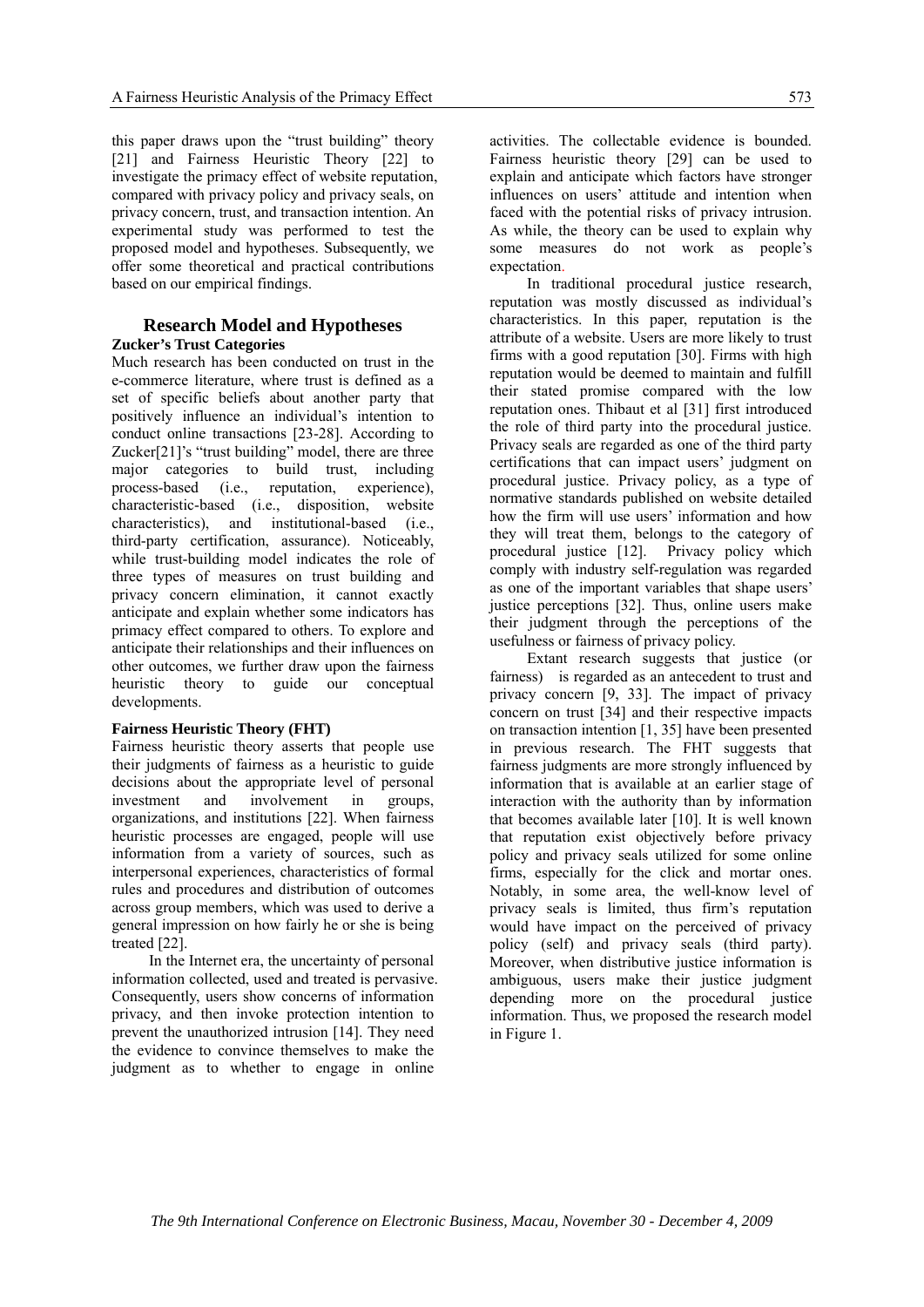

#### **Privacy Concern, Trust and Transaction Intention**

Trust and privacy concern have been found as the mediators of privacy policy, privacy seals [13], and reputation [36], and have an effect on transaction intention [37, 38]. Meanwhile, previous research had provided ample evidence that privacy concern has negative effect on trust [34, 39]. Thus, we proposed that:

H1: Trust has positive effect on transaction intention

H2a: Privacy concern has negative effect on trust H2b: Privacy concern has negative effect on transaction intention

## **Privacy Policy**

The published privacy policy may be seen as a signal about the trustworthiness of an online enterprise [40, 41], as well as convince users that their personal information will not be violated. At present, majority of the firms post privacy policies or statements regarding collection, usage and dissemination of personal information in order to enhance users' online purchasing confidence [42-44]. Privacy policy is one of the most precious information sources available for users to judge whether or not their own privacy threshold correspond with the website [45]. Withal, it has been reported that privacy policy has negative effect on privacy concern [14] and users show more trust to a website with clear and comprehensive privacy policy [13, 40]. Therefore, we expect that:

H3a: Perceived of Privacy policy has negative effect on privacy concern

H3b: Perceived of Privacy policy has positive effect on trust

## **Privacy Seals**

Privacy seals issued by independent third parties are utilized by online firms to show that a particular website can be trusted [20]. Much research provides empirical support that privacy seals promote feelings of security and trust [17, 18].

However, more recent findings since 2005 revealed that respondents do not fully understand the form or function of privacy seals and seldom see them as important to trust [19]. One of the reasons result in the disuse impression would be the unawareness of users on privacy seals. Means as users perceived privacy seals exist and understand what they do, the performance of privacy seals can be improved. Drawing on institution-based of trust building theory and consistent with Milne et al [46]'s view, we proposed that:

H4a: Perceived of Privacy seals have negative effect on privacy concern

H4b: Perceived of Privacy seals have positive effect on trust

## **Reputation**

In the present study, reputation is conceptualized as the users' perception of a website's reputation, and was defined as the extent to which users believe an enterprise is honest and concerned about its customers [47]. Reputation can be an important antecedent of trust building for both direct marketers [47, 48] and web vendors [49], particularly in the preliminary trust phase [36]. For novice users, high reputation could help them to have more confidence to visit or purchase from the website. For veteran consumers, it can help boost their beliefs about vendor competence, benevolence and integrity [36]. Therefore, users would present more trust and lower concern on privacy to the well-known websites compared to the lesser-known ones.

Reputation is a strategic asset that takes time to build and requires significant investment [15]. Gefen et al and Milne et al [26, 46] suggest that firms' reputation serves as a symbol to provide assurances that their information is safe and would be regarded as a substitute for reading privacy policy. Meanwhile, firms with higher reputation would engender more favorable perceptions from users with regard to privacy policy and privacy seals. Thus, we propose that: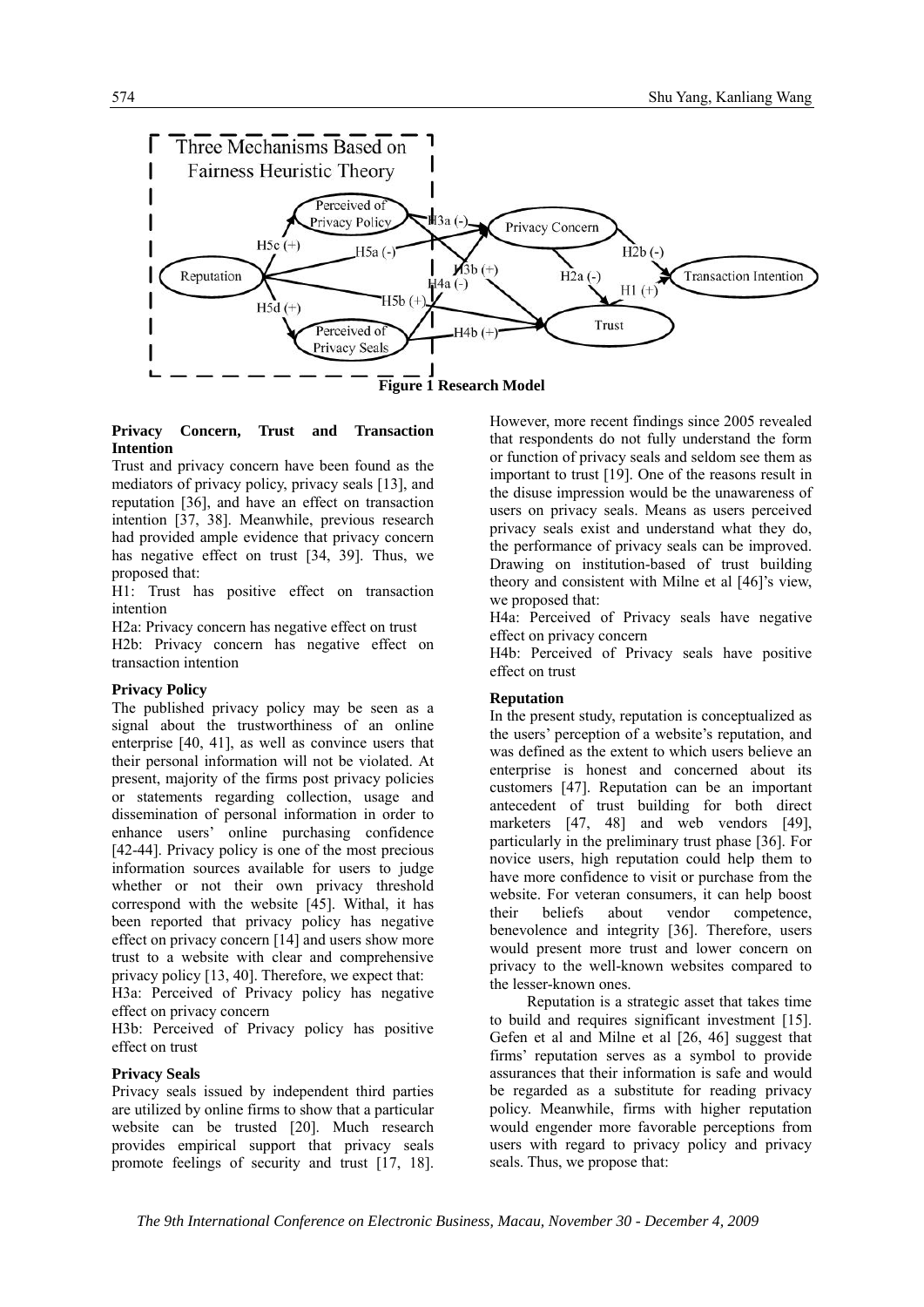H5a: Reputation has negative effect on privacy concern

H5b: Reputation has positive effect on trust

H5c: Reputation has positive effect on perceived of privacy policy

H5d: Reputation has positive effect on perceived of privacy seals

## **Method**

#### **Experimental Design**

An experimental study was designed to test the research model and hypotheses. A scenario method was utilized to increase the realism of the experiment to the participants. Specifically, subjects were shown three mechanisms sequentially. First, participants were told the target website's name and then their perceived reputation of the website was measured. Depending on the treatment, they were informed whether this website has complete privacy policy and /or privacy seals. Subjects were able to read the content of privacy policy and click on the privacy seals link. To reflect a realistic online environment, four real-life Chinese B2C websites were chosen, including dangdang.com (DD), guopi.com (GP), amazon.cn (ZY), and m18.com (MY). Privacy policy and privacy seals were manipulated in 2×2 factorial design. A pre-test was performed to verify the level of privacy policy. The treatments with high level of privacy policy (PP=H) had complete and comprehensive contents while the website with low level of privacy policy (PP=L) did not have any privacy policy or statement. The website with the privacy seals (Chinese EC Seal) was regarded as high level of privacy seals (PS=H), while the website without the privacy seals were regarded as low level of privacy seals (PS=L). We arranged the same content of privacy policy and signature of privacy seals to each higher level of privacy policy and seals conditions. The detailed experimental design is shown in Table 1.

|  | <b>Table 1 Experimental Design</b> |  |
|--|------------------------------------|--|
|--|------------------------------------|--|

|           | Treatment | N  | Manipulation |
|-----------|-----------|----|--------------|
| DD        |           | 24 | $PP = High$  |
| <b>GP</b> | 2         | 23 | PS=High      |
| ZY        | 3         | 23 |              |
| MY        | 4         | 26 |              |
| DD        | 5         | 23 | $PP = High$  |
| <b>GP</b> | 6         | 25 | PS=Low       |
| ZΥ        | 7         | 22 |              |
| МY        | 8         | 26 |              |
| DD        | 9         | 27 | PP=Low       |
| GP        | 10        | 25 | PS=High      |
| ZΥ        | 11        | 19 |              |
| МY        | 12        | 20 |              |

| DD  | 12 | 18 | PP=Low |
|-----|----|----|--------|
| GР  | 14 |    | PS=Low |
| ΖY  |    | ∠. |        |
| ۸IV | 16 |    |        |

#### **Measurements and Participant**

We measured the independent variables, privacy policy and privacy seals in two steps. Firstly, we asked users' perception on the privacy policy which reflects a website' commitments on protection of user's personal information, including the collection, storage, usage, transformation, etc. Next, we assessed their perception on privacy seals, which is an approval programs belonging to the third party that will ensure proper treatment of users' personal information pertaining to the local legal rules and itself statement on policy. Secondly, questions were asked whether the website has privacy policy and/ or privacy seals (yes or no; 1 or 0), the aim of which is to check out whether users know whether the website has privacy policy and/or privacy seals. Those two steps made up of weighted scored computation by multiplying the (GP),  $\frac{amazon cn}{cX}$  (ZY), and  $\frac{m18.com}{c}$  (MY). Privacy policy and privacy seals were manipulated in  $2\times 2$  factorial design. A pre-test was performed to verify the level of privacy policy. The treatments with high level of privacy policy (PP=H) had complete and comprehensive contents while the website with low level of privacy policy (PP=L) did not have any privacy policy or statement. The website with the privacy seals (Chinese EC Seal) was regarded as high level of privacy seals (PS=H), while the website without the privacy seals were regarded as low level of privacy seals (PS=L). We arranged the same content of privacy policy and signature of privacy seals to each higher level of privacy policy and seals conditions. The detailed experimental design is shown in Table 1.

The perceived score obtained in step one by the binary score in step two. The remaining of the measurement scales including reputation, privacy concern, trust and transaction intention were adapted from previous research with 7-point Likert scales. All Likert scales had the anchors 1=totally disagree and 7=totally agree in this study. Table 2 presents the source of each scale.

The actual experiment was conducted in a large Chinese university from September to December in 2008. A total of 472 students took part in the experiment, 379 completed and usable samples were received (Table 3), resulting in a response rate of 80.3%. Majority of the respondents' age is 21-22 years old (65.4%) with over 50% of the samples being male. The average Internet experiences are 5.01 years. Over 40% respondents have online purchasing experience. Nearly 40.9% of respondents have ever used credit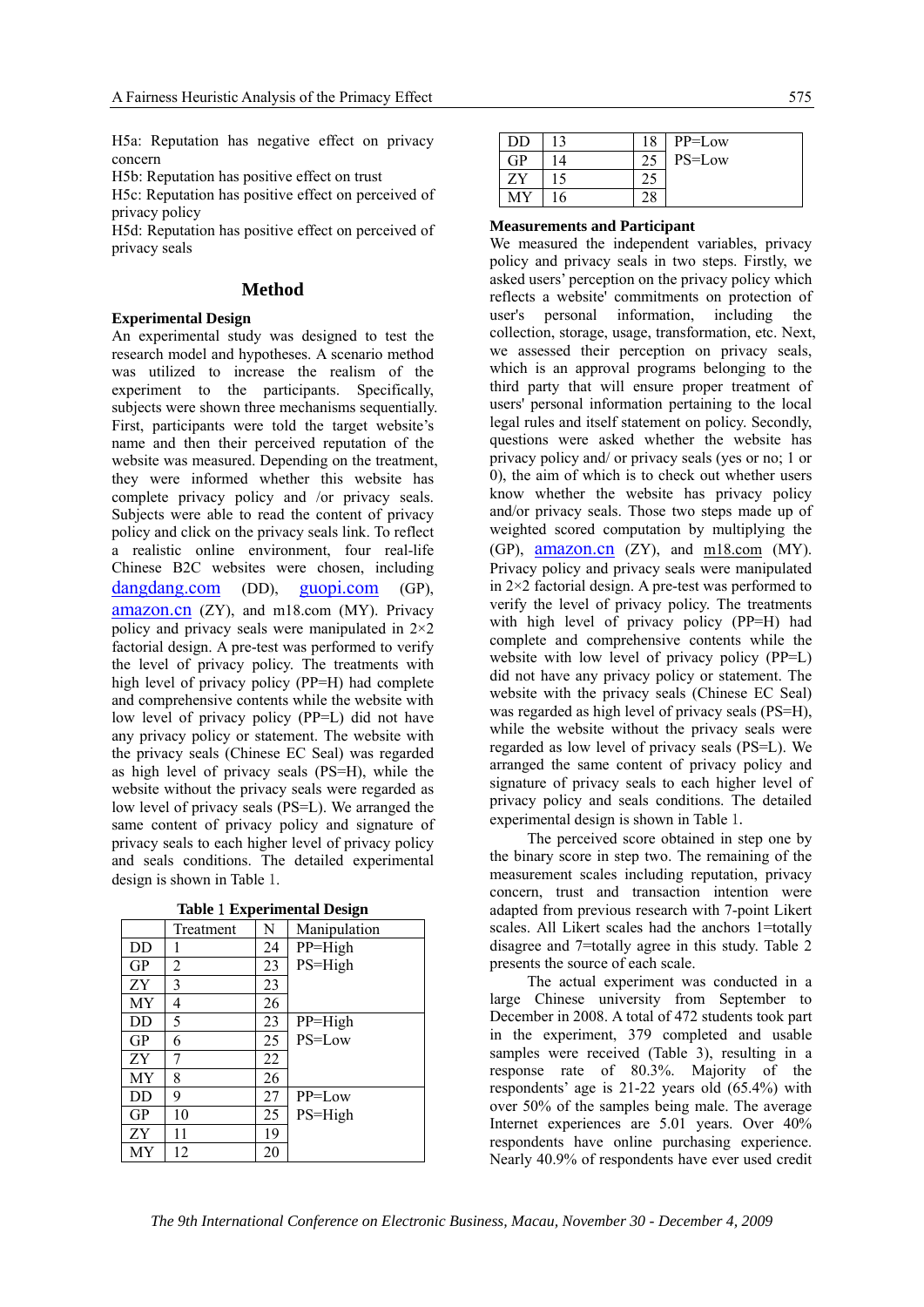card to pay. The characteristics of them are pertain to CNNIC [50] reports described that the student online users features

#### **Manipulation Checks**

The ANOVA analysis results of manipulation checks for privacy policy Weighted Mean for Low=3.39, Weighted Mean for High=6.66,  $T=-28.230$ ,  $p<01$ ) and privacy seals Weighted Mean for Low=3.56, Weighted Mean for

High=6.78, T=-28.459, p<.01), showed that the manipulations were successful. In addition, to ensure the selected websites' reputation include both high and low level, ANOVA analysis see Table 4) was performed, the results showed that the websites of DD and ZY have higher level of reputation compared with the websites of GP and MY.

#### **Table 2 Measurement Scale Sources**

| Scale                        | Item | Source                                                                        |
|------------------------------|------|-------------------------------------------------------------------------------|
| Reputation                   |      | [23]                                                                          |
| Trust                        |      | 51                                                                            |
| Privacy Concern              | 4    | 37                                                                            |
| <b>Transaction Intention</b> | 6    | [51, 52]                                                                      |
| Perceived of Privacy         |      | The privacy policy introduced why and how online firms would collect,         |
| Policy                       |      | use, store and treat users' personal information, which is the consent to not |
|                              |      | use the information out of the initial stated usage, revised from [14]        |
| Perceived of Privacy         |      | The privacy seals belong to a third party, which will monitor online firms'   |
| Seals                        |      | usage of users' information compliance with its privacy policy "revised"      |
|                              |      | from $[53]$ "                                                                 |

| 10010 C Diamsile 111101111011011 of Dampies (19–077) |           |        |            |                        |          |        |            |  |  |
|------------------------------------------------------|-----------|--------|------------|------------------------|----------|--------|------------|--|--|
| Characteristics                                      |           | Number | Proportion | Characteristics        |          | Number | Proportion |  |  |
| Gender                                               | Male      | 204    | 53.8%      | <b>Online Purchase</b> |          | 199    | 53.4%      |  |  |
|                                                      | Female    | 175    | 46.2%      | times                  | 1-3      | 104    | 28%        |  |  |
| Age                                                  | 18-20     | 81     | 21.5%      |                        | $4 - 10$ | 44     | 11.9%      |  |  |
|                                                      | $21 - 22$ | 247    | 65.4%      |                        | $11+$    | 26     | 7%         |  |  |
|                                                      | $23 - 25$ | 50     | 13.2%      | Online Payment         | None     | 224    | 59.1%      |  |  |
| Internet Experience                                  |           | Ave    | 5.01 Year  |                        | Ever     | 155    | 40.9%      |  |  |

#### **Table 3 Statistic Information of Samples (N=379)**

| <b>Table 4 Manipulation Check - Reputation</b> |             |      |         |                                      |  |  |  |
|------------------------------------------------|-------------|------|---------|--------------------------------------|--|--|--|
| Website                                        | Mean        | Std. | t-value | Results                              |  |  |  |
| Comparison                                     | Differences |      |         |                                      |  |  |  |
| $DD\rightarrow ZY$                             | $-.18$      | .12  | .477    | DD's reputation is same high with ZY |  |  |  |
| $DD \rightarrow GP$                            | 1.11        | .11  | .000    | DD's reputation is higher than GP    |  |  |  |
| $DD \rightarrow MY$                            | .99         | .11  | .000    | DD's reputation is higher than MY    |  |  |  |
| $ZY\rightarrow GP$                             | 1.30        | .11  | .000    | ZY's reputation is higher than GP    |  |  |  |
| $ZY\rightarrow MY$                             | 1.17        | .11  | .000    | ZY's reputation is higher than MY    |  |  |  |
| $GP \rightarrow MY$                            | $-.13$      | .11  | .719    | GP's reputation is same low with MY  |  |  |  |

## **Results**

Partial Least Squares (PLS) as implemented in SmartPLS-2.0 [54] and SPSS 11.5 was utilized to conduct the data analysis.

#### **Measurement Model**

In order to examine the convergent validity and discriminant validity of the instrument, we tested the measurement model. Three tests were performed to determine the convergent validity of measured reflective constructs in a single instrument, they are items' reliability, constructs' composite reliability and average variance

extracted by constructs [53]. The item loadings should exceed 0.707 and the average variance extracted [55] of the construct should exceed 0.50. The composite reliability score should exceeded 0.7 [53]. The Cronbach's alphas were higher than 0.7. The square root of the variance (diagonal) shared between the constructs and their measures are greater than the correlations (non-diagonal) between the constructs and any other constructs, which verified the different constructs are distinct. Thus, the measurement of each construct was verified valid and reliable (Table 5).

#### **Structural Model**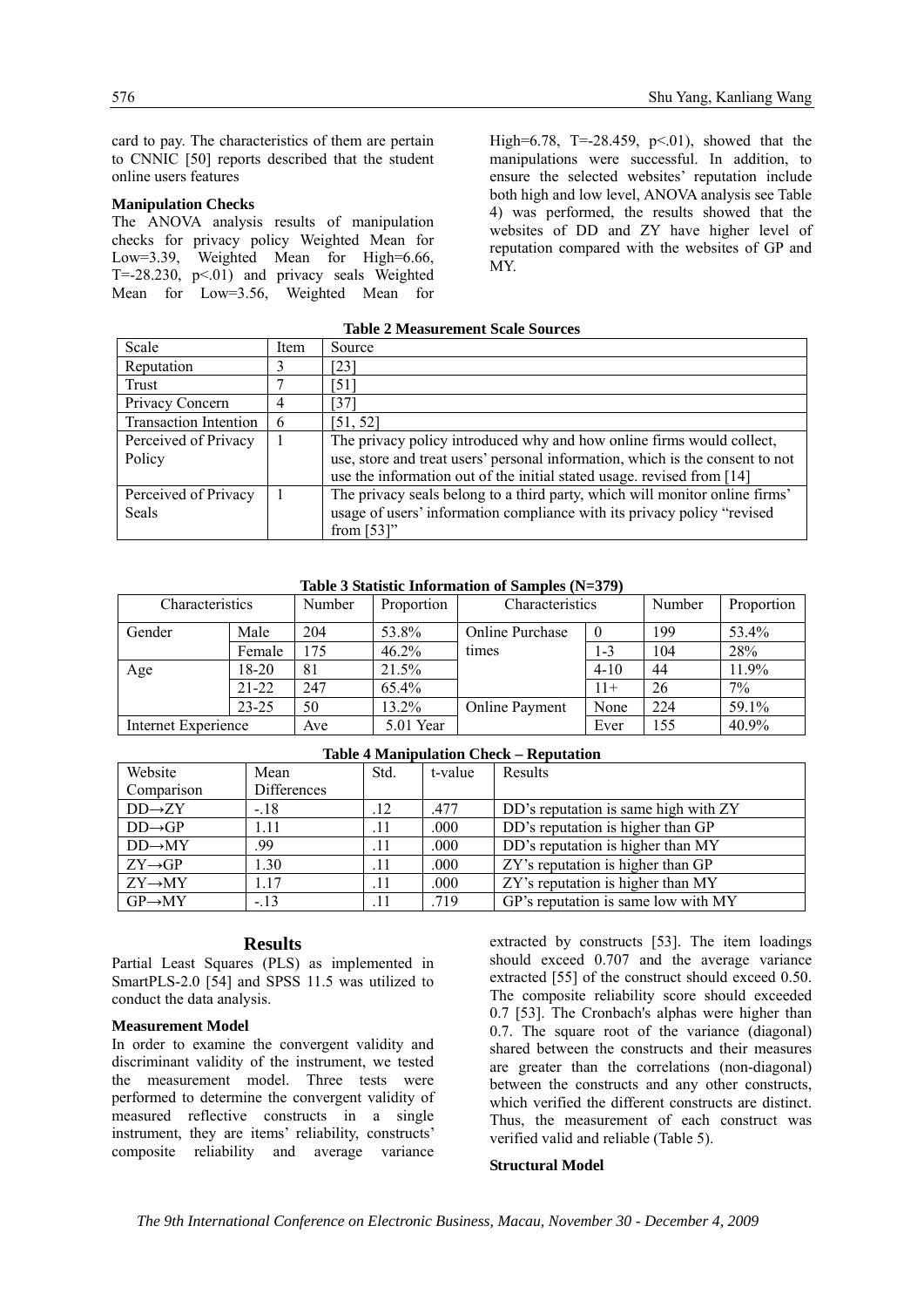A bootstrapping technique was used to estimate path coefficients significance. The structural model explained 30.3% of the variance in transaction intention. Trust has significant positive effect on transaction intention. Privacy concern has significant negative effect on trust contrary to the transaction intention. Thus, H1 and 2a were supported, but H2b was not significant. The significant positive effect of privacy policy on trust was verified, thus H3b was supported. However, the effects of privacy policy and privacy seals on privacy concern and the effect of privacy seals on trust were not significantly, hence H3a, 4a, and 4b were not supported. As hypothesized, reputation has significant positive effect on trust, privacy policy and privacy seals but negative effect on privacy concern, thus H5a, 5b, 5c, 5d were supported. The data analysis results were presented in Table 6 and the revised model was shown in Figure 2.

| Construct                                | М    | S.D. | CR   |         | -       |      |      |
|------------------------------------------|------|------|------|---------|---------|------|------|
| Reputation                               | 4.21 | 0.97 | 0.85 | 0.81    |         |      |      |
| 2. Privacy Concern                       | 5.29 | . 09 | 0.91 | $-0.24$ | 0.85    |      |      |
| 3. Trust                                 | 4.36 | 0.76 | 0.89 | 0.43    | $-0.20$ | 0.73 |      |
| <b>Transaction Intention</b><br>$\Delta$ | 3.68 | .06  | 0.92 | 0.45    | $-0.18$ | 0.54 | 0.81 |

**Table 5 Descriptive Statistics of Constructs**

Note: Shaded elements along the diagonal represent the square root of the variance shared between the constructs and their measures.

| <b>Hypothesis</b>                    | Path      | t-value | Supported      | <b>Hypothesis</b>        | Path       | t-value | Supported  |
|--------------------------------------|-----------|---------|----------------|--------------------------|------------|---------|------------|
|                                      | Estimate  |         |                |                          | Estimate   |         |            |
| $HI: T \rightarrow TI$               | $0.531**$ | 12.827  | <b>YES</b>     | $H4b: PS \rightarrow T$  | 0.040      | 0.770   | NO.        |
| H <sub>2a</sub> : $PC \rightarrow T$ | $-0.106*$ | 1.966   | <b>YES</b>     | H5a: $RE \rightarrow PC$ | $-0.244**$ | 3.916   | <b>YES</b> |
| $H2b: PC \rightarrow TI$             | $-0.127$  | 1.140   | NO.            | $H5b: RE \rightarrow T$  | $0.430**$  | 6.504   | <b>YES</b> |
| H3a: $PP \rightarrow PC$             | 0.014     | 0.240   | N <sub>O</sub> | $H5c: RE \rightarrow PP$ | $0.199**$  | 3.730   | <b>YES</b> |
| $H3b: PP \rightarrow T$              | $0.148*$  | 2.845   | <b>YES</b>     | $H5d: RE \rightarrow PS$ | $0.126*$   | 2.058   | <b>YES</b> |
| H4a: $PS \rightarrow PC$             | 0.036     | 0.565   | NO             | R <sub>2</sub>           | 30.3%      |         |            |

**Table 6 Results of Hypotheses Testing**

 $*p<0.05$ ,  $*p<0.01$ 



**Figure 2 Final Research Model (Supported Relationships Bolded)** 

## **Discussion, Implications and Limitations**

Our findings provide substantial empirical support that privacy concern has negative effect on trust, consistent with previous research, such as [46], but its influence on transaction intention is not significant, which is inconsistent with [37]'s findings. Trust has significant positive effect on transaction intention. A plausible explanation is that according to Wirtz et al [9], privacy concern mediates the relationship between antecedental justice dimensions and prevention-focused

behaviors. Correspondingly, trust mediates the relationship between antecedental justice dimensions and promotion-focused behaviors. The behavior intention to transact belongs to one of the promotion-focused behaviors.

Consistent with prior research, such as [13, 40], this study has verified the positive effect of perceived of privacy policy on trust. Conversely, its negative effect on privacy concern was not significant. The effects of perceived of privacy seals on both privacy concern and trust were not significant. On the contrary, both the negative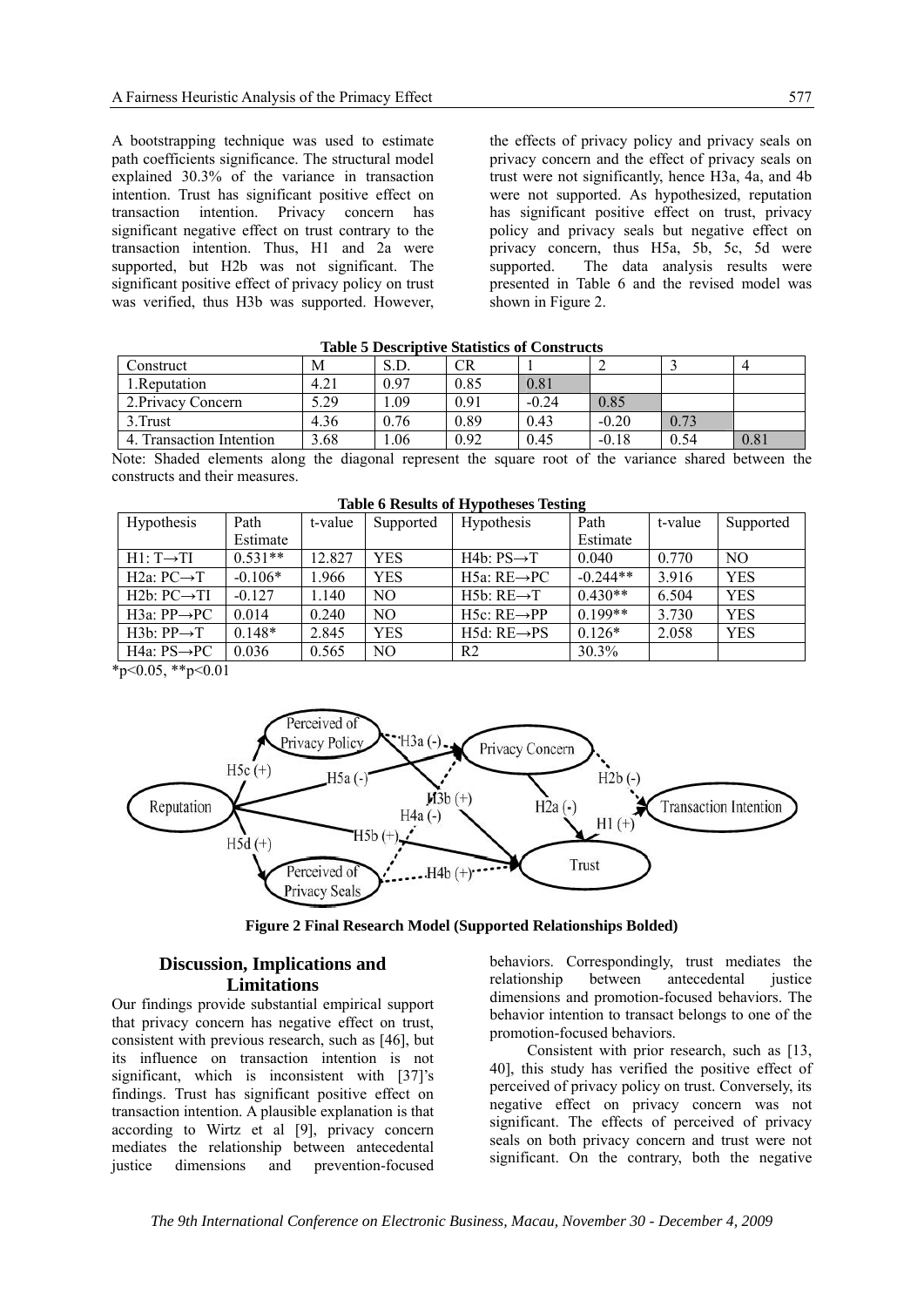effect of reputation on privacy concern and its positive effect on trust were confirmed significantly. Reputation has significant positive effect on perceived of privacy policy and privacy seals, which means that users' perception on privacy policy and seals would be influenced by the website reputation. One of our most significant findings is that reputation, compared with the other two antecedents - privacy policy and privacy seals, has more significant positive effect on privacy concern and trust. These outcomes indicate that when reputation exists, privacy policy and privacy seals do not play as important role as reputation does. Noticeable, this finding was gotten in the condition of the well-know level of privacy seals is limited. Thus, in B2C e-commerce environment, the reputation of website would be more meaningful to decrease privacy concern, increase trust and further incentivize users' intention to transact especially when the privacy policy and seals are not stronger enough.

Furthermore, our findings could help explain the emerging contradictory results on the impact of privacy seals because prior research did not consider the influences of reputation on the role of privacy seals. Without considering the primary effect of reputation on perceived of privacy seals, the declaration on whether the privacy seals are useful or not is indiscriminate. Our study overcomes this limitation as it examined three mechanisms simultaneously. The aim of the firms post privacy seals over the website is to enhance users' trust and eliminate their concern on privacy, while, users' feedbacks are not consistent with firms' expectations. These findings indicate that the current privacy seals, as one kind of third party certification, have not strong enough to persuade users to trust and decrease concern compared with websites' reputation.

It is worth mentioning that majority of the extant Fairness Heuristic Theory research has explored the primacy effect of distributive justice information and procedural justice information on judgment when their sequence were presented successively. This study complement that the primacy effect exist among three procedural justice information as well.

#### **Implications, Limitations and Future Research**

Our results present two direct suggests to online B2C firms. Firstly, establishing higher reputation for their website would be more effective than publishing privacy policy or post third-party certification- privacy seals, especially as the privacy policy and seals are general not but specialties at this time. Secondly, the form and content of privacy policy need to be enhanced to show the firm's idiographic property. Objectively,

as third-part certification, privacy seals should play an independent role, but the outcomes verified they are influenced by website reputation, means which do not bear the burden. Of course, the third party company, industry and government should pay more efforts to update and revised the privacy seals (i.e. the appearance, famous level, disseminate) or create new way to provide the third party monitor.

This paper provided some new insights to explain users' perception when the distributive information (transaction outcomes) is uncertain. It elucidates the influence of the three mechanisms on privacy concern, trust and behavior intention based on fairness heuristic theory. Considering the effects of the three procedural justice information together help explain the effect of privacy policy and seals on privacy concern and trust when the websites' reputation level is fixed. This finding provides more concrete guidance for practitioners compared to past research. Meanwhile, the use of FHT in individual information privacy research area provide a new perspective for future research, for instance, scholars could compare between procedural and distributive (i.e., reward, monetary incentives) information on privacy concern, trust and behavior intention, similar to what Lind et al [22] have done in organizational behavior.

While our results offer substantial managerial and theoretical contributions, there are several limitations in this study that should be acknowledged. The generalization of the outcomes is limited to only the experiment study characteristics but also the type of websites selected and university students targeted. Therefore, future studies could overcome these shortcomings with a large scale survey, and examining different types of websites and using adult online users as participants.

## **Conclusions**

Drawing on trust-building model and fairness heuristic theory, this paper investigated the effects of three factors namely, reputation, privacy policy and privacy seals on privacy concern, trust and transaction intention. Overall, the findings provide implications for online marketers that the importance of reputation in reducing privacy concern and trust building. In particular, attention should be paid to the importance of the primacy effect of reputation and its influences on users' perception of two types of procedural justice information. Future work can perform more investigations on how procedural and distributive justice information may impact on privacy concern, trust and behavior intention in order to uncover the most essential factors to incentivize users' online participation.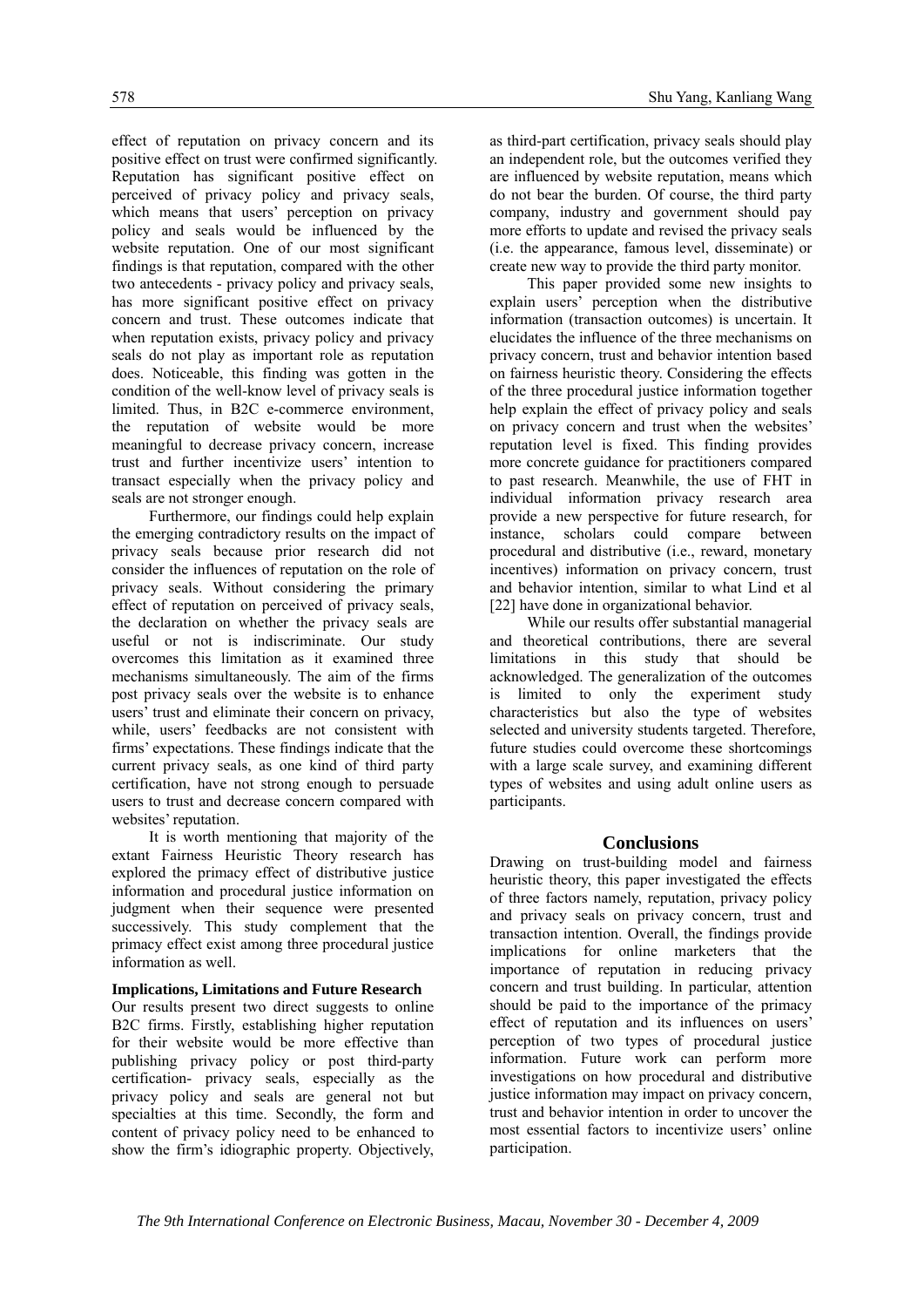**Acknowledgement.** This research is supported by the National Natural Science Foundation of China with Grant 70890080 and 70890081.

#### **References**

- [1] Liu, C., et al., Beyond Concern-a Privacy-Trust-Behavioral Intention Model of Electronic Commerce*. Information & Management*, 4(20), January 2005, pp.289-304.
- [2] Hui, K.-L., Teo, H.H., and Lee, S.-Y.T., The value of privacy assurance: An exploratory field experiment*. MIS Quarterly*, 31(1), March 2007, pp.19-33.
- [3] Briones, M.G., Internet Innovations-and Privacy Issues-Remain Marketing's Biggest Story*. Marketing News*, 32(1), December 1998, pp.1-16.
- [4] CNN. *Survey: Most in U.S. Want Companies to Guarantee Online Privacy. Cable News Network online*. 2000 (http://www.cnn.com/2000/TECH/computing /08/18/privacy.report/index.html).
- [5] Culnan, M.J., Protecting Privacy Online: Is Self-Regulation Working? *Journal of Public Policy & Marketing*, 19(1), Spring 2000, pp.20-26.
- [6] Hoffman, D.L., Novak, T.P., and Peralta, M., Building Consumer Trust Online*. Communication of ACM*, 42(4), April 1999, pp.80-85.
- [7] Miyazaki, A.D. and Fernandez, A., Consumer Perceptions of Privacy and Security Risks for Online Shopping*. Journal of Consumer Affairs*, 35(1), December 2001, pp.27.
- [8] Malhotra, N.K., Kim, S.S., and Agarwal, J., Internet Users' Information Privacy Concerns (IUIPC): The Construct, the Scale, and a Causal Model*. Information Systems Research*, 15(4), December 2004, pp.336-355.
- [9] Wirtz, J. and Lwin, M.O., Regulatory Focus Theory, Trust, and Privacy Concern*. Journal of Service Research*, Forthcoming, 2009.
- [10] Van den Bos, K., Vermunt, R., and Wilke, H., A. M., Procedural and Distributive Justice: What Is Fair Depends More on What Comes First Than on What Comes Next*. Journal of Personality and Social Psychology*, 72(1), January 1997, pp.95-104.
- [11] Flint, D. and Hernandez-Marrero, P., A. Structural Equation Modelling Analysis of Fairness Heuristic Theory*. Journal of American Academy of Business Cambridge*, 15(1/2), September 2004, pp.15-20.
- [12] Ashworth, L. and Free, C., Marketing Dataveillance and Digital Privacy: Using Theories of Justice to Understand

Consumers' Online Privacy Concerns*. Journal of Business Ethics*, 67(2), August 2006, pp.107-123.

- [13] Peterson, D., et al., Consumer trust: privacy policies and third-party seals*. Journal of Small Business and Enterprise Development*, 14(4), December 2007, pp.654-669.
- [14] Lwin, M., Wirtz, J., and Williams, J.D., Consumer Online Privacy Concerns and Responses: a Power-Responsibility Equilibrium Perspective*. Journal of the Academy of Marketing Science*, 35(4), December 2007, pp.572-585.
- [15] Xie, E., Teo, H.H., and Wan, W., Volunteering personal information on the internet: Effects of reputation, privacy notices, and rewards on online consumer behaviors*. Marketing Letters*, 17(1), January 2006, pp.61-74.
- [16] Belanger, F., Hiller, J.S., and Smith, W.J., Trustworthiness in Electronic Commerce: The Role of Privacy, Security, and Site Attributes*. The Journal of Strategic Information Systems*, 11(3-4), December 2002, pp.245-270.
- [17] Houston, R. and Taylor, G., Consumer Perceptions of CPA WebTrust Assurances: Evidence of An Expectation Gap*. International Journal of Auditing*, 3(2), July 1999, pp.89-105.
- [18] Schneiderman, B., Designing Trust into Online Experiences*. Communication of ACM*, 43(12), December 2000, pp.57-59.
- [19] Moores, T., Do Consumers Understand the Role of Privacy Seals in E-Commerce? *Communication of the ACM*, 48(3), March 2005, pp.87-91.
- [20] Rifon, N.J., LaRose, R., and Choi, S.M., Your Privacy Is Sealed: Effects of Web Privacy Seals on Trust and Personal Disclosures*. Journal of Consumer Affairs*, 39(2), September 2005, pp.339-362.
- [21] Zucker, L., *Production of trust: Institutional sources of economic structure. Research in Organizational Behavior*, ed. Staw, B.M. and Cummings, L.L. 1986, Greenwich: CT: JAI Press.
- [22] Lind, E.A., Kray, L., and Thompson, L., Primacy Effects in Justice Judgments: Testing Predictions from Fairness Heuristic Theory*. Organization Behavior & Human Decision Processes*, 85(2), July 2001, pp.189-210.
- [23] Jarvenpaa, S.L., Tractinsky, N., and Vitale, M., Consumer Trust in an Internet Store*. Information Technology and Management*, 1(2), November 2000, pp.45-71.
- [24] Luo, X.M., Trust Production and Privacy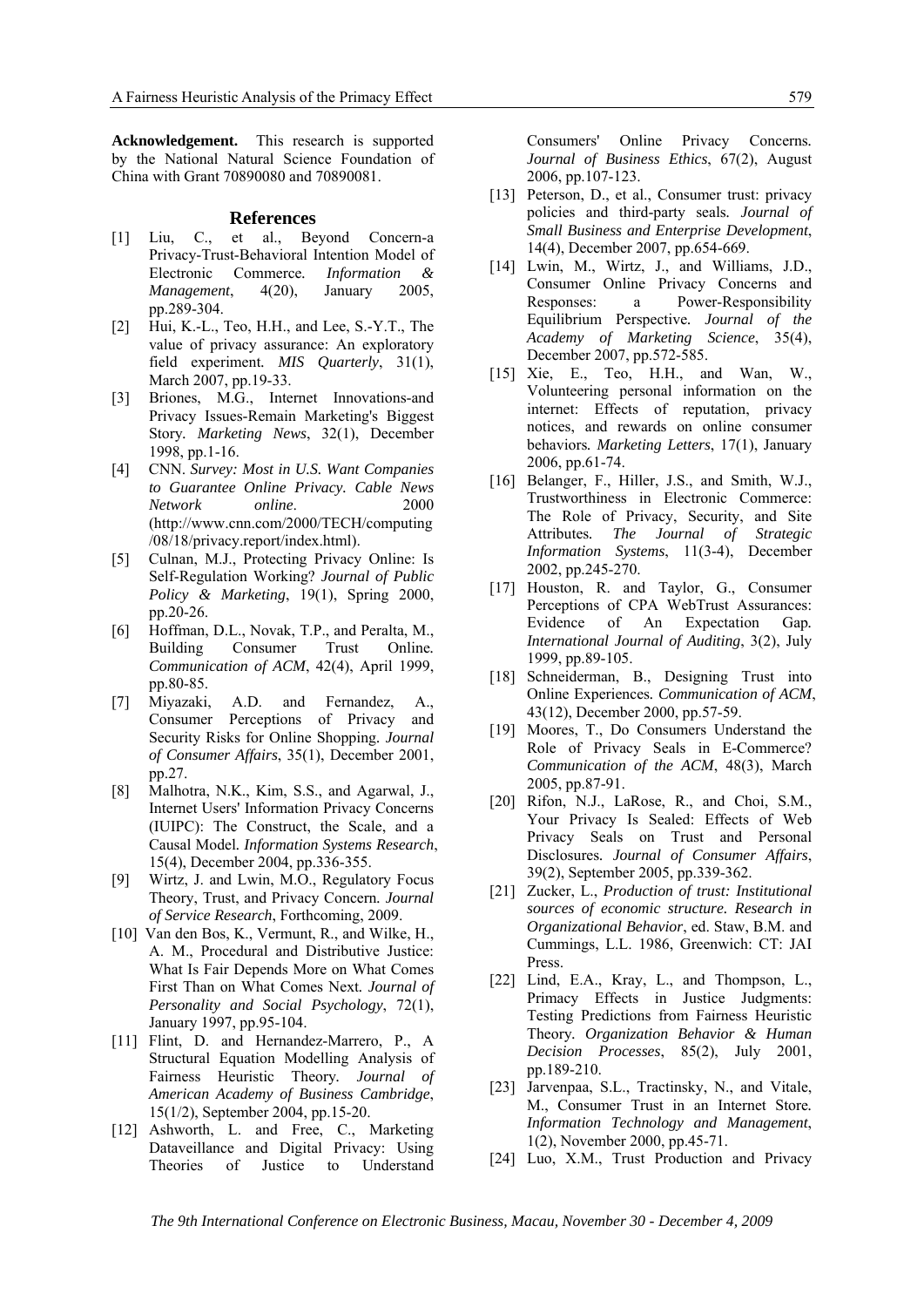Concerns on the Internet A framework Based on Relationship Marketing and Social Exchange Theory*. Industrial Marketing Management*, 31(2), February 2002, pp.111-118.

- [25] McKnight, D.H., Choudhury, V., and Kacmar, C., Developing and Validating Trust Measures for E-Commerce: An Integrative Typology*. Information Systems Research*, 13(3), September 2002, pp.334-359.
- [26] Gefen, D., Karahanna, E., and Straub, D.W., Trust and TAM in Online Shopping: An Integrated Model*. MIS Quarterly*, 27(1), September 2003, pp.51-90.
- [27] Pennington, R., Wilcox, D., and Grover, V., The Role of System Trust in Business-to-Consumer Transactions*. Journal of Management Information Systems*, 20(3), Winter 2004, pp.197-226.
- [28] Komiak, S.Y.X. and Izak, B., The effects of personalization and familiarity on trust and adoption of recommendation agents*. MIS Quarterly*, 30(4), December 2006, pp.941-960.
- [29] Lind, E.A. and Tyler, T.R., *The social psychology of procedural justice*. 1988, New Yor: Plenum.
- [30] Lyn Cox, J., Deere, J., and Illinois, A.M., Can Differential Prices be Fair? *Journal of Product & Brand Management*, 10(5), October 2001, pp.264-275.
- [31] Thibaut, J.W. and Walker, L., *Procedural Justice: A Psychological Analysis*, ed. Associates, L.E. 1975: Hillsdale, NJ.
- [32] Xu, H., Bosson, M.B., and Carroll, J.M. Mobile Users' Privacy Decision Making: Integrating Economic Exchange and Social Justice Perspectives. *Proceedings of the Fourteenth Americas Conference on Information Systems (AMCIS)*. 2008. Toronto, ON. Canada: Association for Information Systems.
- [33] Wong, Y.T., Ngo, H.Y., and Wong, C.S., Perceived Organizational Justice, Trust, and OCB: A Study of Chinese Workers in Joint Ventures and State-owned Enterprises*. Journal of World Business*, 41(4), December 2006, pp.344-355.
- [34] Van Slyke, C., et al., Concern for Information Privacy and Online Consumer Purchasing*. Journal of Association for Information Systems*, 7(6), June 2006, pp.415-442.
- [35] Pavlou, P.A. and Gefen, D., Building Effective Online Marketplaces with Institution-Based Trust*. Information Systems Research*, 15(1), March 2004, pp.37-59.
- [36] McKnight, D.H., Choudhury, V., and

Kacmar, C., The Impact of Initial Consumer Trust on Intentions to Transact with a Web Site: a Trust Building Model*. Journal of strategic information systems*, 11(3-4), December 2002, pp.297-323.

- [37] Dinev, T. and Hart, P., Internet Privacy Concerns and Social Awareness as Determinants of Intention to Transact*. International Journal of Electronic Commerce*, 10(2), Winter 2006, pp.7-31.
- [38] Heijden, H.v.d. and Verhagen, T., Online Store Image: Conceptual Foundations and Empirical Measurement*. Information & Management*, 41(5), May 2004, pp.609-617.
- [39] Metzger, M., Exploring the Barriers to Electronic Commerce: Privacy, Trust, and Disclosure Online*. Journal of Computer-Mediated Communication*, 9(4), July 2004, pp.1-20.
- [40] Earp, J.B., et al., Examining Internet Privacy Policies Within the Context of User Privacy Values*. IEEE Transactions on Engineering Management*, 52(2), May 2005, pp.227-237.
- [41] Kirmani, A. and Rao, A., No Pain, No Gain: A Critical Review of the Literature on Signaling Unobservable Product Quality*. Journal of Marketing*, 64(2), April 2000, pp.66-79.
- [42] Anton, A.I., et al. The Role of Policy and Stakeholder Privacy Values in Requirements Engineering. *Proceedings Fifth IEEE International Symposium on Requirements Engineering (RE'01)*. 2001. Toronto, Canada.
- [43] Earp, J.B. and Baumer, D., Innovative Web Use to Learn about User Behavior and Online Privacy*. Communication of ACM*, 46(4), April 2003, pp.81-83.
- [44] Liu, C. and Arnett, K.P., An Examination of Privacy Policies in Fortune 500 Web Sites*. American Journal of Business*, 17(1), Spring 2002, pp.13-21.
- [45] Anton, A.I. and Earp, J.B., A Requirements Taxonomy for Reducing Web Site Privacy Vulnerabilities*. Requirements Engineering*, 9(3), August 2004, pp.169-185.
- [46] Milne, G.R. and Culnan, M.J., Strategies for Reducing Online Privacy Risks: Why Consumers Read (or Don't Read) Online Privacy Notices*. Journal of Interactive Marketing*, 18(3), July 2004, pp.15-29.
- [47] Doney, P.M. and Cannon, J.P., An Examination of the Nature of Trust in Buyer-Seller Relationships*. Journal of Marketing*, 61(2), April 1997, pp.35-51.
- [48] Ganesan, S., Determinants of Long-Term Orientation in Buyer-Seller Relationships*. Journal of Marketing*, 58(2), April 1994, pp.1-19.